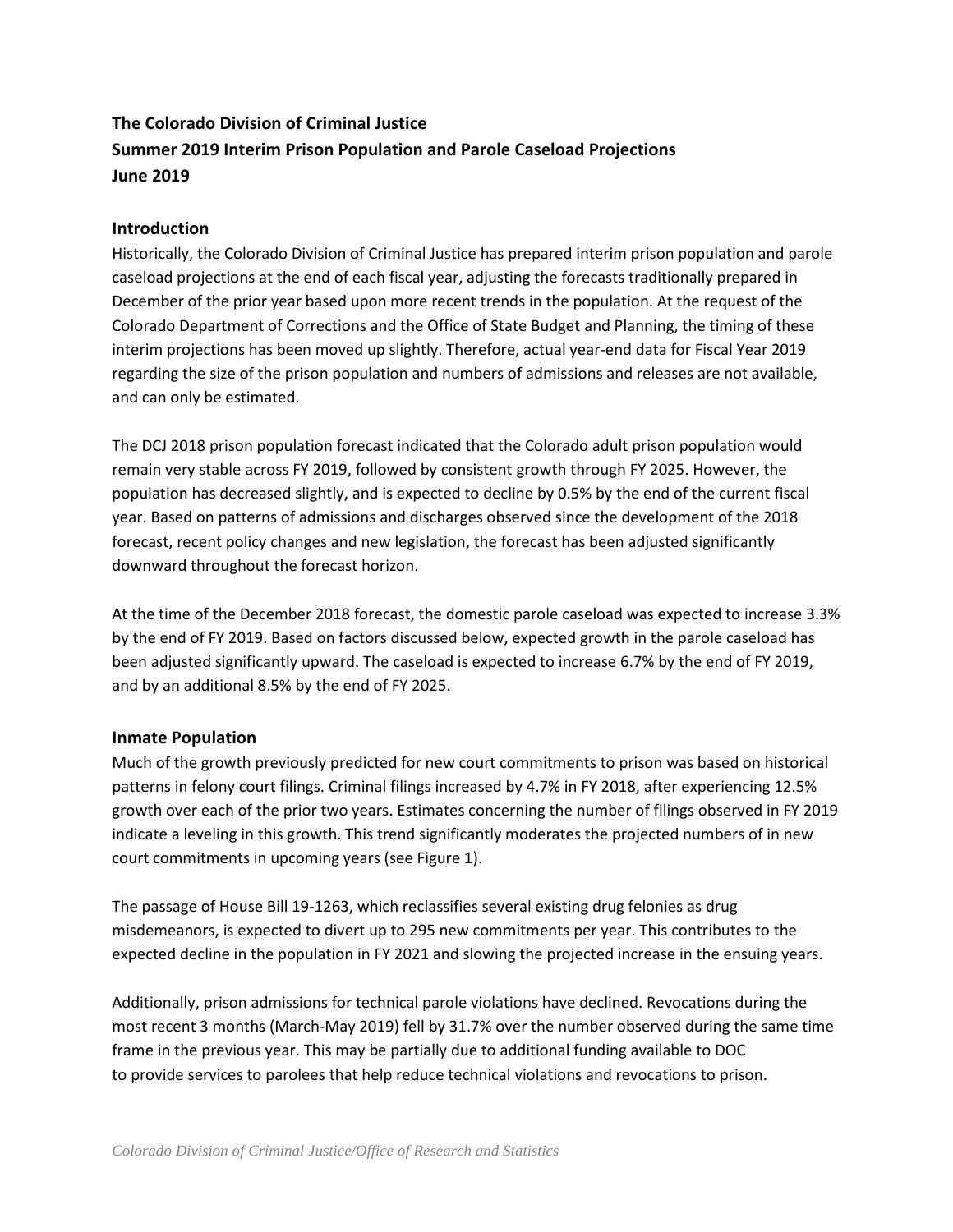

#### **Figure 1. Monthly criminal court filings: 2012 through May 2019**

Parole revocations for technical violations are expected to continue to fall at an increasing rate due to Senate Bill 19-143, which was signed into law on May 28, 2019. This legislation is expected to result in fewer parole denials, increases in discretionary parole releases, and far fewer parole revocations. However, the length of stay on parole for certain revoked parolees could increase significantly. The impact of this legislation is impossible to determine or estimate at this time, due to a lack of relevant data and the very recent passage of this bill.

However, in concert with the expected increase in releases to parole, the parole caseload is expected to increase 6.7% by the end of FY 2019, double the growth expected at the time of the December 2018 forecast. This increase in the caseload will result in a corresponding increase in parole returns in ensuing years, due to both technical violations and new sentences, providing upward pressure on the size of the inmate population.

While admissions to prison have decreased, releases from prison have increased. Between March and May of 2019, discretionary parole releases increased 57.7% over the number observed in the same time frame the prior year. As expected, mandatory releases decreased, though to a lesser extent.

This increase is not unexpected, as the Parole Board has made concerted efforts to work with the Governor's Office to address the capacity issues of the Colorado Department of Corrections and expedite releases. In response to the Governor's request, the Board has worked to review cohorts of offenders and expedite their release prior to their mandatory release date or previously set re-parole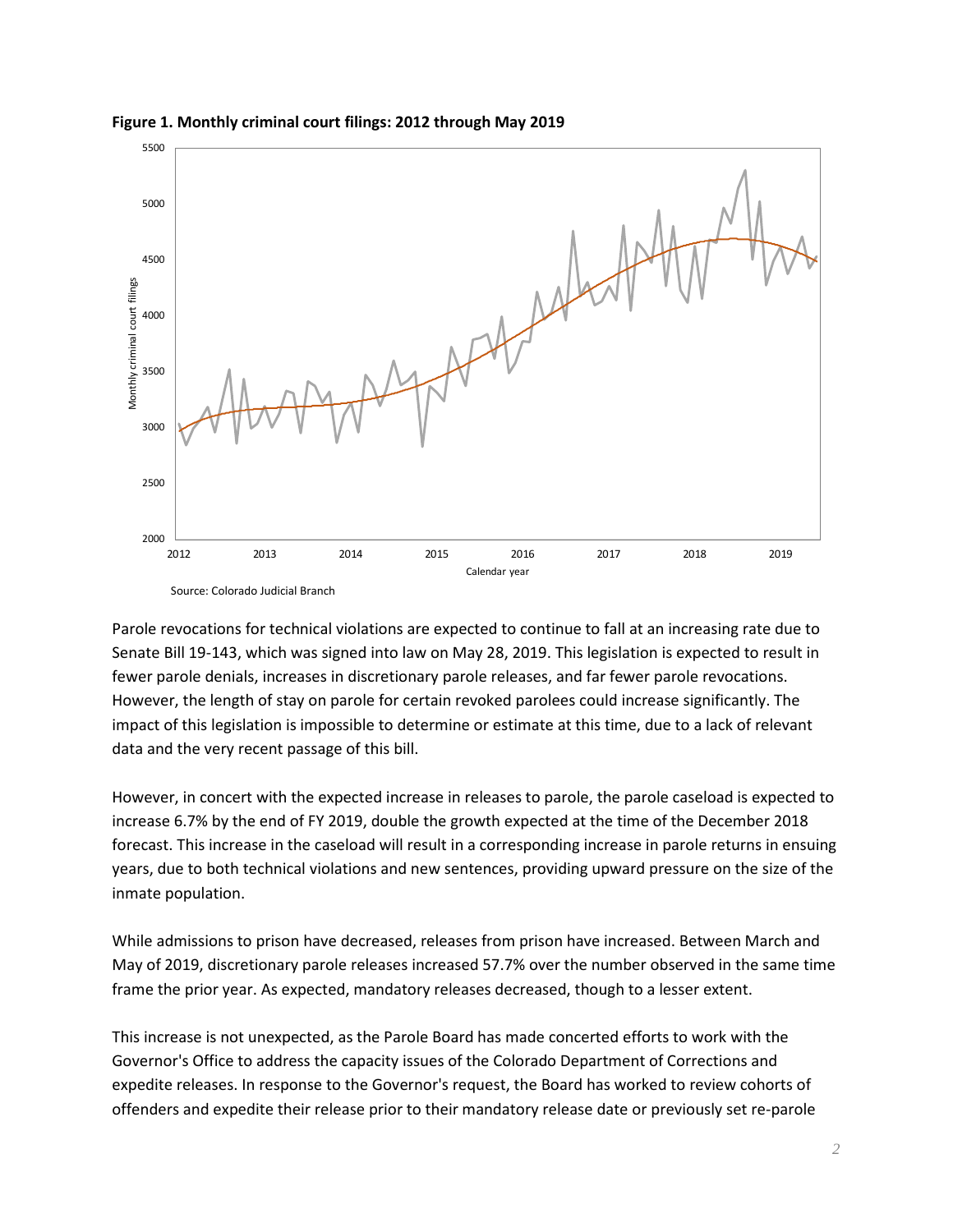dates. The Board has also focused on reviewing offenders who are on tabled status to ensure they are released efficiently after they complete their tabled requirements.

As such, the year-end population forecast has been revised downward from the figure expected at the time of the December 2018 forecast. Negative growth is expected through FY 2021, followed by slow growth through FY 2025. The prison population is expected to reach 20,878 by the end of FY 2025, 13.9% lower than the figure predicted in December 2018.

# **Female prison population**

Trends in criminal filings and convictions may to some extent explain why the number of women in prison has remained relatively stable, while the number of men has declined in early FY 2019. While the overall growth in criminal court filings has slowed, the increase in filings on women exceeds that for men. Filings increased by 3.8% for men in FY 2018, and by an estimated 2.3% in FY 2019. Filings among women have increased more than double these rates, with increases of 7.7% in FY 2018, and an estimated 5.7% in FY 2019. An increasing proportion of filings are comprised of women: in FY 2010 20.5% of all filings were on women. This proportion increased steadily over the years to 24.4% in FY 2018 and to an estimated 25.1% by the end of FY 2019.

These trends have and will continue to exert more upward pressure on the female inmate population, who comprise an increasing proportion of the overall prison population. Nonetheless, it is expected that the impacts of the recent legislation may be seen in numbers of women both admitted to and released from prison. In response, the female prison population is expected to decrease at a greater rate than expected for the male population through FY 2022, but is subsequently expected to increase at a greater rate through FY 2025.

## **Parole Caseload**

Very strong growth in the parole caseload is expected through FY 2020 due to increases in parole releases, and a significant decrease in parole revocations. The caseload is expected to remain somewhat stable across the following two years, as releases to parole will drop consequent to the decline in the prison population. Growth is expected to return in FY 2023, continuing through FY 2025.

## **Summary**

This interim forecast indicates the overall prison population will experience slow growth by the end of FY 2025, from the actual population of 20,136 as of the end of FY 2018 to 20,878 by June 2025 (a 3.7% increase). The number of men in prison is expected to increase 3.4% by the end of FY 2025, reaching 18,734 male inmates. The number of women in prison is expected to increase at a greater rate overall (6.6%), reaching 2,144 by the end of FY 2025. Likewise, the domestic parole caseload is expected to increase 15.8% between the ends of fiscal years 2018 and 2025, reaching 10,132 parolees.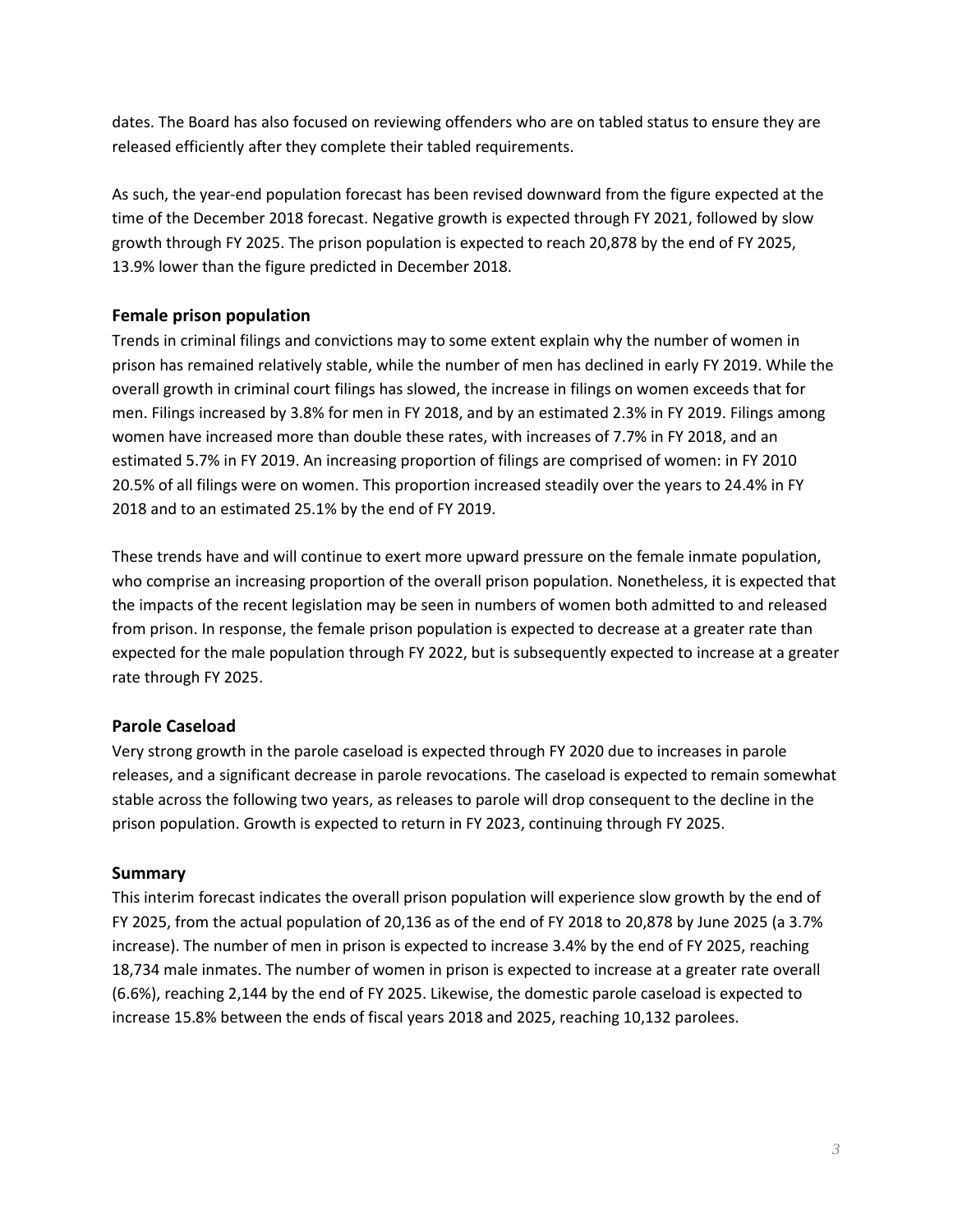The DCJ Summer 2019 interim prison population projections are presented below in Tables 1 and 2. Figures 2 and 3 provide comparisons of this interim projection to the DCJ December 2018 projection for the total and female inmate populations, respectively.

Updated estimates of annual admissions and releases by type are presented in Tables 3 and 4. The interim domestic parole caseload projection is presented in Table 5, below. A comparison of the DCJ December 2018 parole caseload projection to this interim projection is displayed in Figure 4.

|           | End of        | <b>Total</b> |          | <b>Male</b> |          | Female  |          |
|-----------|---------------|--------------|----------|-------------|----------|---------|----------|
| <b>FY</b> | month:        | population   | % change | inmates     | % change | inmates | % change |
| 2018      | $Jun-18*$     | 20,136       | 1.23%    | 18,125      | 1.18%    | 2,011   | 1.67%    |
| 2019      | $Sep-18*$     | 20,041       | $-0.47%$ | 18,058      | $-0.37%$ | 1,983   | $-1.39%$ |
|           | $Dec-18*$     | 20,200       | 0.79%    | 18,152      | 0.52%    | 2,048   | 3.78%    |
|           | $Mar-19*$     | 20,140       | $-0.30%$ | 18,115      | $-0.20%$ | 2,025   | 0.40%    |
|           | Jun-19        | 20,034       | $-0.53%$ | 18,000      | $-0.63%$ | 2,034   | 0.44%    |
| 2021      | $Sep-19$      | 20,000       | $-0.17%$ | 17,976      | $-0.13%$ | 2,023   | $-0.52%$ |
|           | Dec-19        | 19,955       | $-0.22%$ | 17,945      | $-0.18%$ | 2,011   | $-0.63%$ |
|           | Mar-20        | 19,922       | $-0.17%$ | 17,920      | $-0.14%$ | 2,002   | $-0.44%$ |
|           | Jun-20        | 19,863       | $-0.29%$ | 17,871      | $-0.27%$ | 1,992   | $-0.49%$ |
| 2021      | $Sep-20$      | 19,848       | $-0.07%$ | 17,863      | $-0.05%$ | 1,985   | $-0.32%$ |
|           | Dec-20        | 19,816       | $-0.16%$ | 17,843      | $-0.11%$ | 1,974   | $-0.60%$ |
|           | Mar-21        | 19,794       | $-0.12%$ | 17,827      | $-0.09%$ | 1,966   | $-0.37%$ |
|           | Jun-21        | 19,763       | $-0.16%$ | 17,809      | $-0.10%$ | 1,953   | $-0.67%$ |
| 2022      | $Sep-21$      | 19,770       | 0.04%    | 17,829      | 0.11%    | 1,942   | $-0.58%$ |
|           | Dec-21        | 19,772       | 0.01%    | 17,839      | 0.06%    | 1,933   | $-0.44%$ |
|           | Mar-22        | 19,768       | $-0.02%$ | 17,856      | 0.10%    | 1,912   | $-1.11%$ |
|           | Jun-22        | 19,775       | 0.04%    | 17,879      | 0.13%    | 1,896   | $-0.84%$ |
| 2023      | $Sep-22$      | 19,828       | 0.27%    | 17,925      | 0.26%    | 1,902   | 0.35%    |
|           | Dec-22        | 19,868       | 0.20%    | 17,962      | 0.20%    | 1,906   | 0.19%    |
|           | Mar-23        | 19,963       | 0.48%    | 18,040      | 0.43%    | 1,923   | 0.90%    |
|           | Jun-23        | 20,039       | 0.38%    | 18,102      | 0.35%    | 1,937   | 0.73%    |
| 2024      | $Sep-23$      | 20,122       | 0.41%    | 18,166      | 0.35%    | 1,956   | 0.98%    |
|           | Dec-23        | 20,174       | 0.26%    | 18,207      | 0.23%    | 1,968   | 0.57%    |
|           | Mar-24        | 20,318       | 0.71%    | 18,313      | 0.58%    | 2,006   | 1.94%    |
|           | Jun-24        | 20,430       | 0.55%    | 18,393      | 0.44%    | 2,037   | 1.56%    |
| 2025      | Sep-24        | 20,557       | 0.62%    | 18,489      | 0.52%    | 2,067   | 1.49%    |
|           | Dec-24        | 20,648       | 0.44%    | 18,560      | 0.38%    | 2,088   | 0.99%    |
|           | Mar-25        | 20,781       | 0.64%    | 18,662      | 0.55%    | 2,119   | 1.48%    |
|           | <b>Jun-26</b> | 20,878       | 0.47%    | 18,734      | 0.39%    | 2,144   | 1.17%    |

**Table 1. DCJ Summer 2019 Interim Quarterly Prison Population Projections** 

\* Actual data provided by Colorado Department of Corrections Monthly Population and Capacity Reports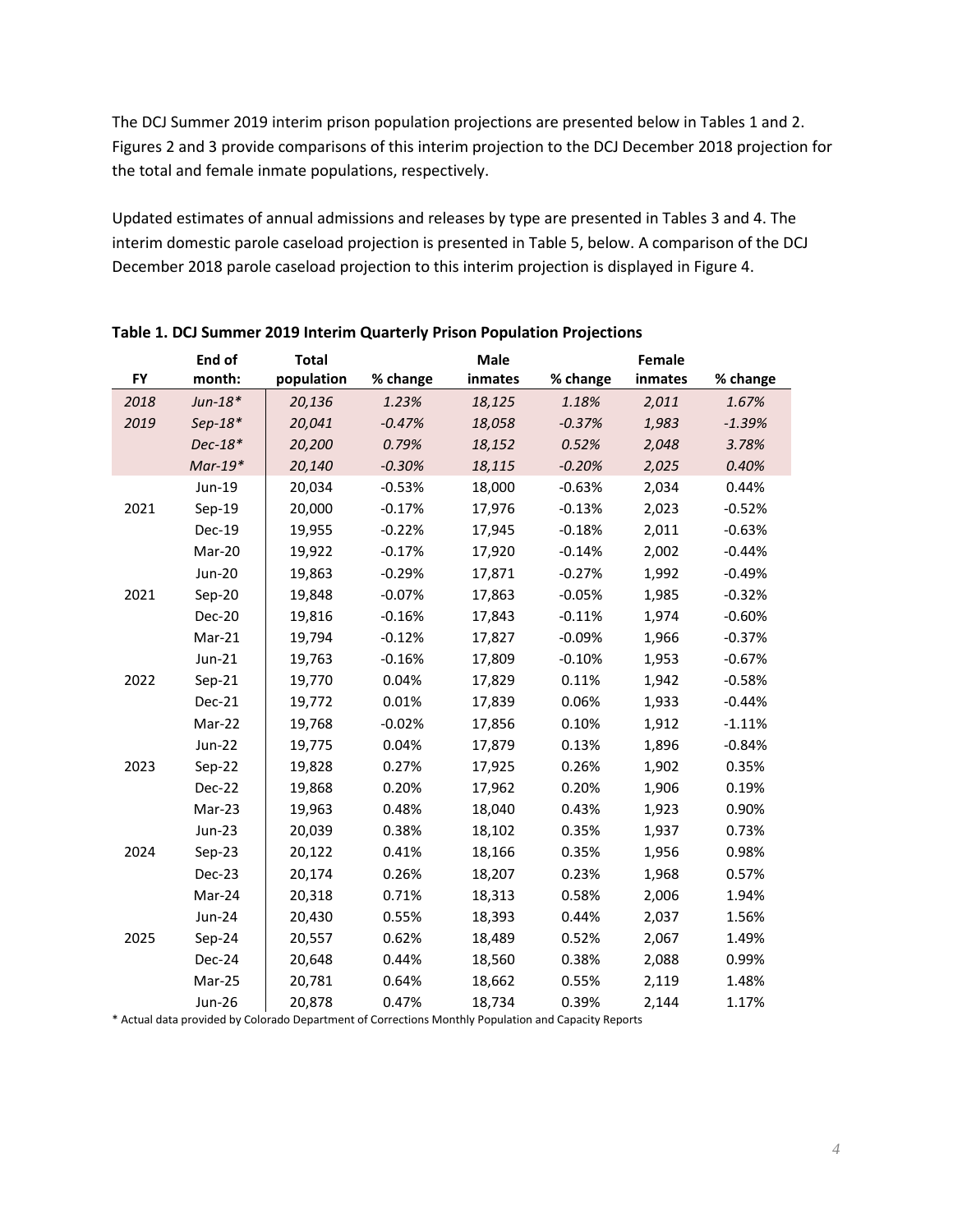|         | <b>Total</b> |          | Male    |          | Female  |          |
|---------|--------------|----------|---------|----------|---------|----------|
| FY      | population   | % change | inmates | % change | inmates | % change |
| $2018*$ | 20,136       | 0.17%    | 18,125  | 0.09%    | 2,011   | $0.90\%$ |
| 2019    | 20,034       | $-0.51%$ | 18,000  | $-0.69%$ | 2.034   | 1.14%    |
| 2020    | 19,863       | $-0.85%$ | 17,871  | $-0.72%$ | 1,992   | $-2.07%$ |
| 2021    | 19,763       | $-0.51%$ | 17,809  | $-0.35%$ | 1,953   | $-1.95%$ |
| 2022    | 19,775       | 0.06%    | 17,879  | 0.39%    | 1,896   | $-2.93%$ |
| 2023    | 20,039       | 1.34%    | 18,102  | 1.24%    | 1,937   | 2.19%    |
| 2024    | 20,430       | 1.95%    | 18,393  | 1.61%    | 2,037   | 5.15%    |
| 2025    | 20,878       | 2.19%    | 18,734  | 1.86%    | 2.144   | 5.24%    |

#### **Table 2. DCJ Summer 2019 Interim Annual Prison Population Projections**

\* Actual data provided by Colorado Department of Corrections Monthly Population and Capacity Reports

**Figure 2. Comparison of DCJ 2018 quarterly prison population projection and DCJ June 2019 interim projection**



*Population Forecasts, January 2018.* Colorado Division of Criminal Justice, Denver, Colorado.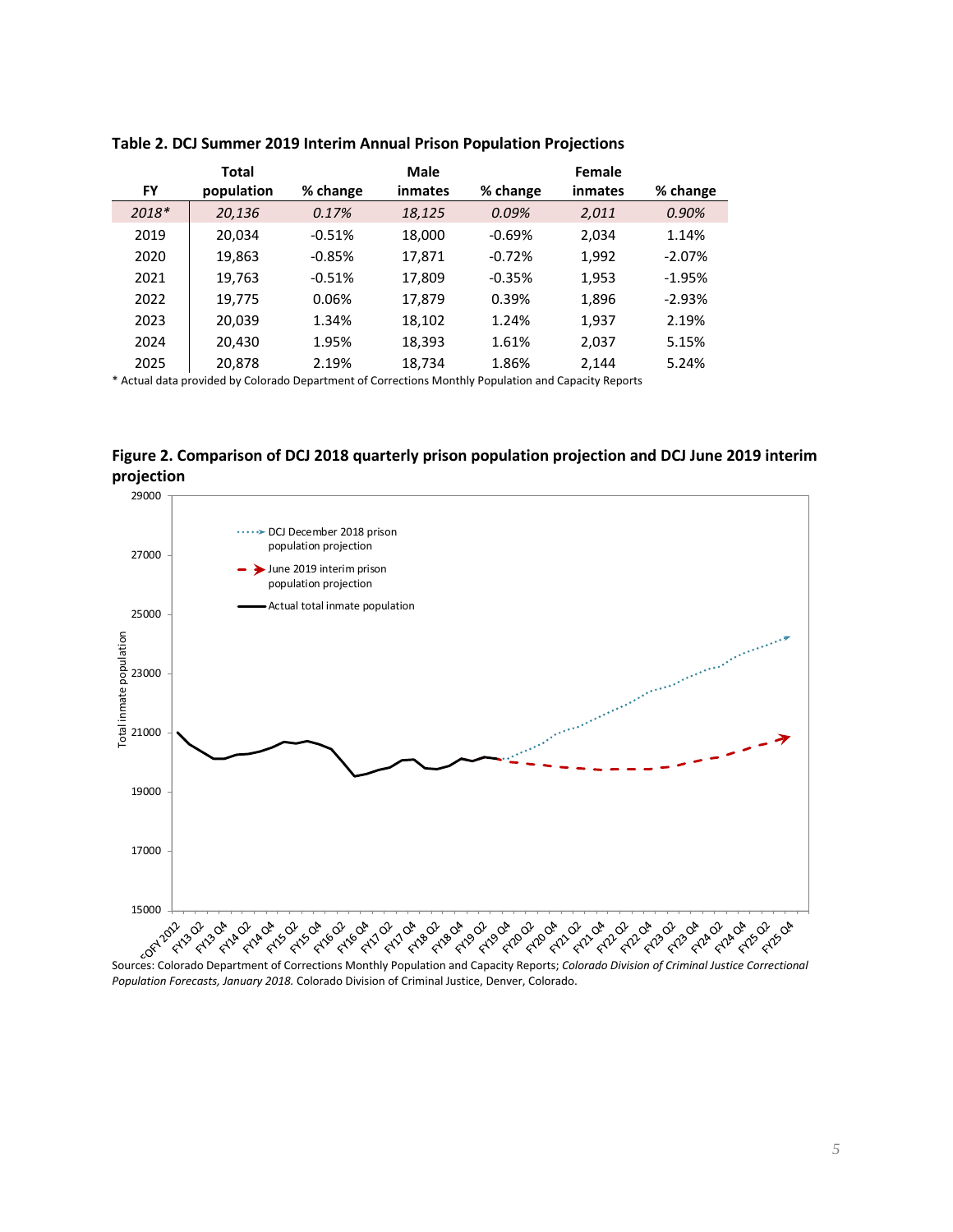**Figure 3. Comparison of DCJ December 2018 quarterly female prison population projection to DCJ June 2019 interim projection**



Sources: Colorado Department of Corrections Monthly Population and Capacity Reports; *Colorado Division of Criminal Justice Correctional Population Forecasts, January 2018.* Colorado Division of Criminal Justice, Denver, Colorado.

|            |             | <b>Technical</b> | Parole       |              |              |  |
|------------|-------------|------------------|--------------|--------------|--------------|--|
|            | New court   | violation        | returns with |              | <b>Total</b> |  |
| <b>SFY</b> | commitments | returns          | a new crime  | <b>Other</b> | admissions   |  |
| 2018*      | 6,172       | 2,660            | 1,072        | 68           | 9,972        |  |
| 2019       | 6,322       | 2,249            | 1,193        | 68           | 9,832        |  |
| 2020       | 6,549       | 1,807            | 1,251        | 79           | 9,686        |  |
| 2021       | 6,626       | 1,852            | 1,296        | 81           | 9,856        |  |
| 2022       | 6,648       | 1,899            | 1,317        | 83           | 9,947        |  |
| 2023       | 6,896       | 1,921            | 1,344        | 86           | 10,247       |  |
| 2024       | 7,139       | 1,992            | 1,376        | 88           | 10,594       |  |
| 2025       | 7,327       | 2.044            | 1,409        | 90           | 10,870       |  |

**Table 3. DCJ June 2019 Interim Prison Population Projections: Estimated prison admissions by type**

\* Actual data provided by Colorado Department of Corrections Monthly Population and Capacity Reports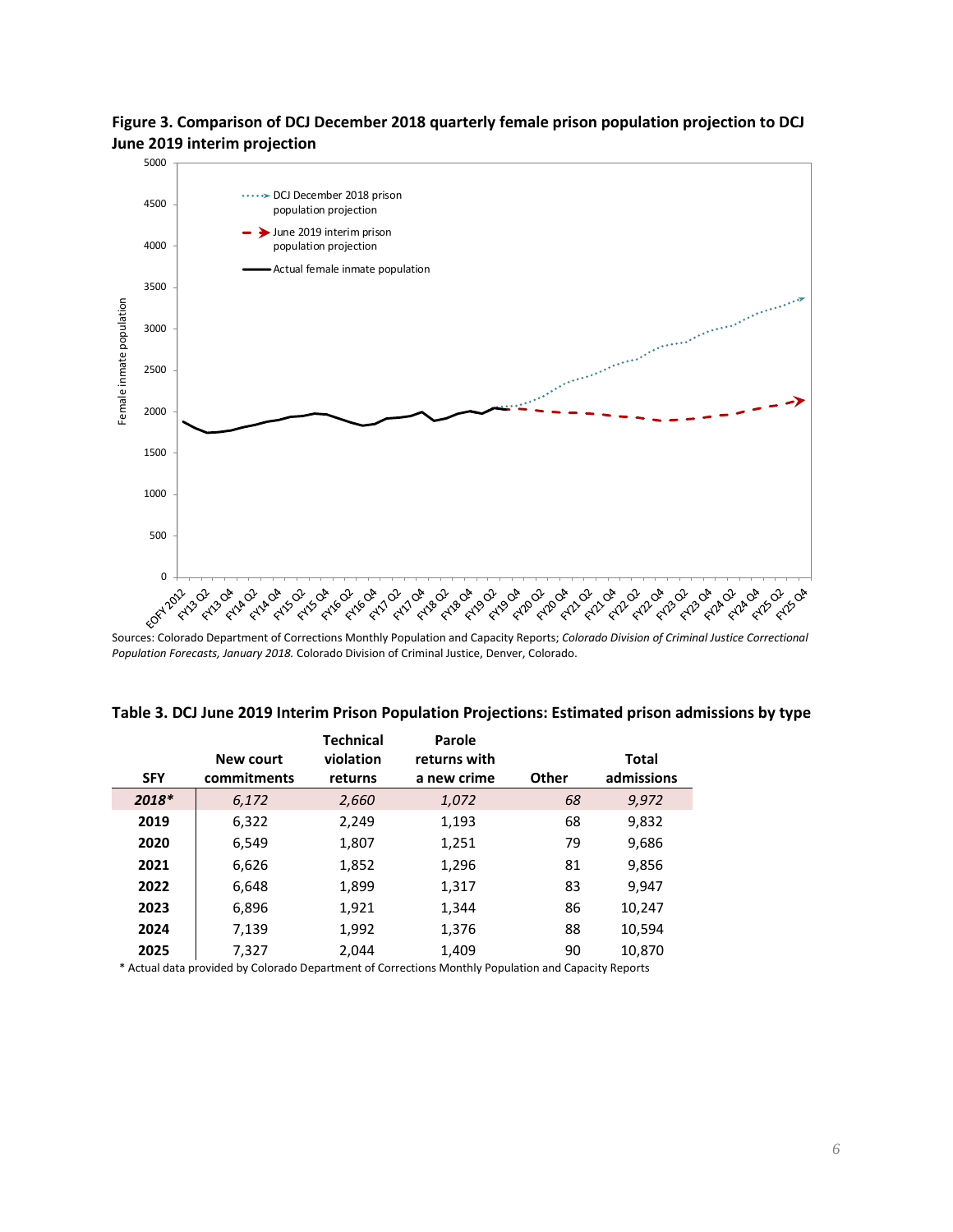|            |                  | <b>Parole releases</b> |       |                  |       |                 |
|------------|------------------|------------------------|-------|------------------|-------|-----------------|
|            |                  |                        |       | <b>Sentence</b>  |       | Total           |
| <b>SFY</b> | <b>Mandatory</b> | <b>Discretionary</b>   | Total | <b>Discharge</b> | Other | <b>Releases</b> |
| $2018*$    | 5,333            | 3,436                  | 8,769 | 1,052            | 123   | 9,944           |
| 2019       | 4,332            | 4,315                  | 8,647 | 1,161            | 126   | 9,934           |
| 2020       | 3,604            | 5,206                  | 8,810 | 940              | 110   | 9,860           |
| 2021       | 3,609            | 5,273                  | 8,882 | 962              | 116   | 9,960           |
| 2022       | 3,676            | 5,158                  | 8,835 | 984              | 117   | 9,936           |
| 2023       | 3,769            | 5,182                  | 8,951 | 916              | 124   | 9,991           |
| 2024       | 3,899            | 5,252                  | 9,152 | 932              | 126   | 10,210          |
| 2025       | 4.029            | 5,340                  | 9,369 | 921              | 132   | 10,422          |

**Table 4. DCJ June 2019 Interim Prison Population Projections: Estimated prison releases by type**

\* Actual data provided by Colorado Department of Corrections Monthly Population and Capacity Reports

|  |  |  |  | Table 5. DCJ June 2019 Interim Domestic Parole Caseload Projection |  |
|--|--|--|--|--------------------------------------------------------------------|--|
|--|--|--|--|--------------------------------------------------------------------|--|

|           | <b>Domestic</b> |          |
|-----------|-----------------|----------|
| <b>FY</b> | <b>Caseload</b> | % change |
| $2018*$   | 8,752           | 5.62%    |
| 2019      | 9,341           | 6.73%    |
| 2020      | 9,531           | 2.03%    |
| 2021      | 9,616           | 0.90%    |
| 2022      | 9,575           | $-0.43%$ |
| 2023      | 9,687           | 1.17%    |
| 2024      | 9,898           | 2.17%    |
| 2025      | 10,132          | 2.36%    |

\* Actual data provided by Colorado Department of Corrections Monthly Population and Capacity Reports